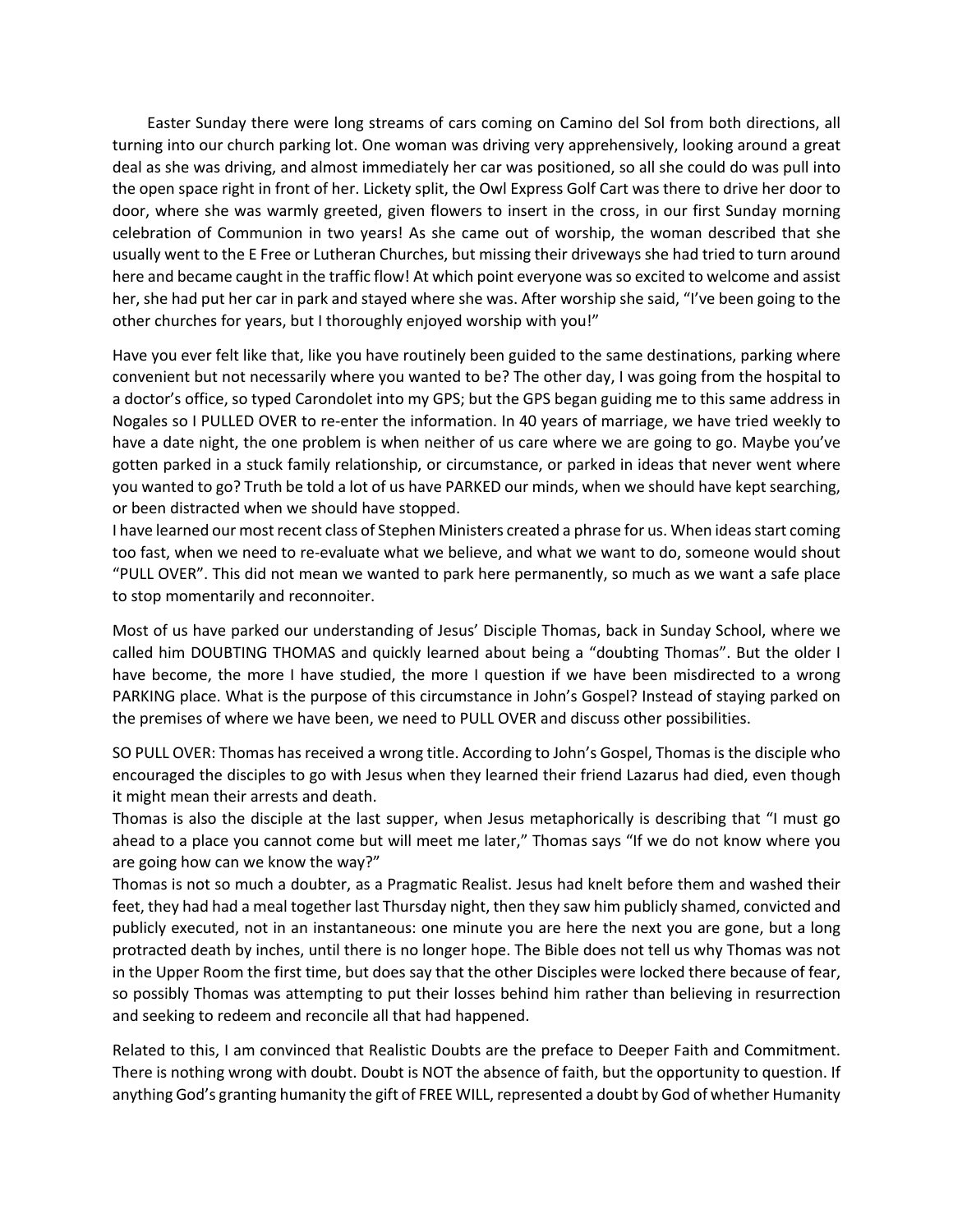would respond to God and one another in love, or whether we would reject everything except ourselves. While I would not wish STRUGGLE on anyone, I hope there have been opportunities when you have questioned what you truly believe and why? What does it mean to believe in God? What does it mean that Jesus wept for Lazarus, when he had the power to bring Lazarus back from the dead? What does it mean to believe in a god who suffered and died for us? What does it mean to believe that not even death and fear and doubts (which isolate and immobilize us) that nothing can separate us from the love of God? What does it mean to be committed to a marriage, no matter what?

QUESTIONING REALISTIC DOUBTS are what allow us to live into real commitment with a real faith.

PULL OVER: The Biblical story of Thomas in the Upper Room is only contained in the Gospel of John… What was John trying to say, different from the other Gospels' Resurrection accounts, by telling this story? The disciples were locked away in the Upper Room, WHY? Because of their fears. The Gospel of John was written roughly 70 years after Jesus' death and resurrection, during the era of Roman Persecution, throwing Christians to the Lions and such. A culture, where to be found believing in Jesus Christ was punishable by death. In North America, we have legitimate fears, but we have lived lives of relative safety. There have been wars, we endured 9/11, we have now survived the fears and realities of this Plague of the last two years, but as a Nation our ancestors came to this new Continent to evade Religious Persecution. Thankfully while at times divided by our faiths, we have never gone to war with one another over being Christian.

Jesus came to them… meaning that Their fears, being hidden away, being behind locked doors, none of this could prevent Jesus from doing whatever was necessary to reach them.

Jesus Breathed on them saying "Receive the Holy Spirit." But do we not have God's gift of the Holy Spirit on the Day of Pentecost, why is this here? The Book of Acts, which reports the events of The Day of Pentecost, seems to have been written by the same author as the Book of Luke. Luke has emphasis on the Birth of Jesus with Shepherds and Angels, which are not included in the other Gospels. When did God give the Church the Holy Spirit? John's Gospel began in a different time and place, with a remembrance of Genesis, that in the Beginning the Spirit of God BROODED over the face of the waters of chaos. John is Implying that the same LOGOS, the same CREATIVE FORCE physically present in the Waste and Void at Creation, WAS AGAIN present following the sacrificial death of Jesus, GOD CREATING ANEW.

So do you believe as Luke did, that these are three completely separate identities of God, and that we need to anticipate the coming of the Holy Spirit ONLY after Jesus' Ascension which was 40 Days after Easter, so the Holy Spirit came on the  $50<sup>th</sup>$  Day = Pentecost?

OR do you believe as John describes here, that we experience the Holy Spirit through the presence of Jesus? While a fairly theoretical question, there are many in our culture who so believe in Monotheism (One God) that with the coming of Jesus, they believe the God of CREATION, stopped CREATING. That there was one God in the Old Testament, a different identity of Jesus as Savior, a third as the WIND that empowers the Disciples to act? How do we understand what Christianity has maintained, that: God is One in Three Persons?

PULL OVER: What does it mean, that when Jesus appears to the Disciples yet another time in the Upper Room, and WHY, because this too is recorded no where else? If the Disciples were still in that Locked Upper Room after Jesus came the first time, then they had not been changed by the first experience. This is like the man who asked by Jesus "Do you believe?" responds "I Believe but help my Unbelief." Again Jesus breathes upon them, saying receive the Holy Spirit, but this time with Thomas present, Jesus shows them the wounds of his sacrifice. Being RESURRECTED overcame death but did not heal his wounds.